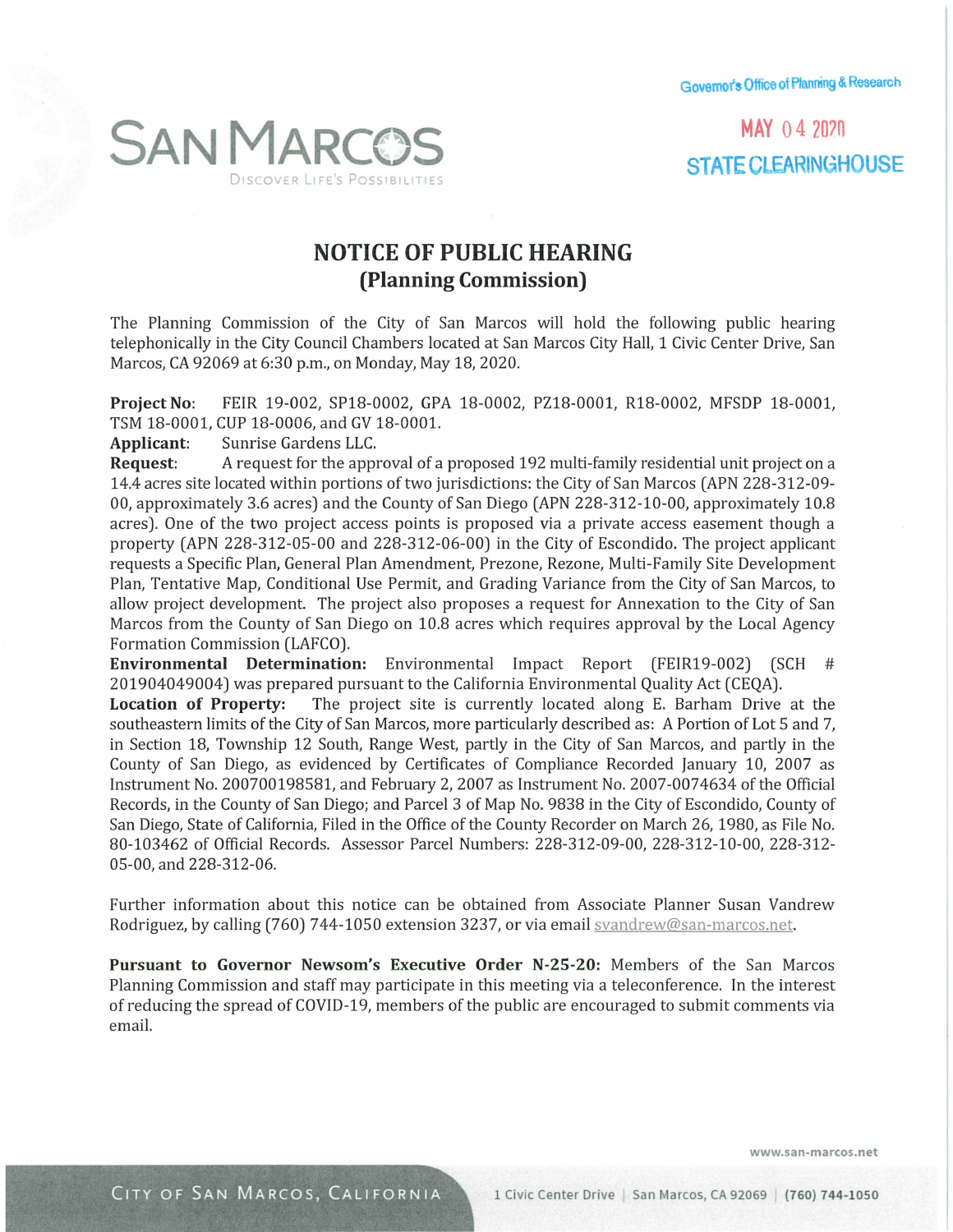**Public Comment:** To submit a comment in writing, please email planning.comm@san-marcos.net and write "Public Comment" in the subject line. In the body of the email, include project numbers FEIR 19-002, SPlB-0002, GPA 18-0002, PZlB-0001, RlB-0002, MFSDP 18-0001, TSM 18-0001, CUP 18-0006, and GV 18-0001 and/or the title of the item as well as your comments. If you would like the comment to be read out loud at the meeting (not to exceed 3 minutes), please write "Read Out Loud at Meeting" at the top of the email. Comment emails will be accepted until the end of the comment period of the public hearing on this project. Comments can also be submitted via telephone, by calling (760) 744-1050, extension 3233 and leaving a message indicating that you are "providing public comment for the Planning Commission on FEIR 19-002, SPlB-0002, GPA 18- 0002, PZ18-0001, R18-0002, MFSDP 18-0001, TSM 18-0001, CUP 18-0006, and GV 18-0001" and then state your comments. All comments received via email will be included in the Public Hearing for the item. All comments received via telephone by 4 pm on May 18, 2020 will also be included in the Public Hearing.

**Notice:** Any interested person may appeal the decision of the Planning Commission to the City Council provided the appeal fee is paid (\$20 for residents; \$1,155 for non-residents) and a written appeal is submitted to the Planning Division Secretary within ten (10) calendar days of the date of the decision ( due no later than **5:30 PM on May 28, 2020.** The written appeal should specify the reasons for the appeal and the grounds upon which the appeal is based. The City Council will then consider the filed appeal/s at a later public hearing.

The Planning Division can be contacted at (760) 744-1050, extension 3233 or via email ghenderson@san-marcos.net.

The City of San Marcos is committed to making its programs, services and activities accessible to individuals with disabilities. If you require accommodation to participate in this public hearing or any other City program, service or activity, please contact the City Clerk's office at 1 Civic Center Drive, San Marcos CA 92069, or call (760) 744-1050, Extension 3145.

. .

þ,